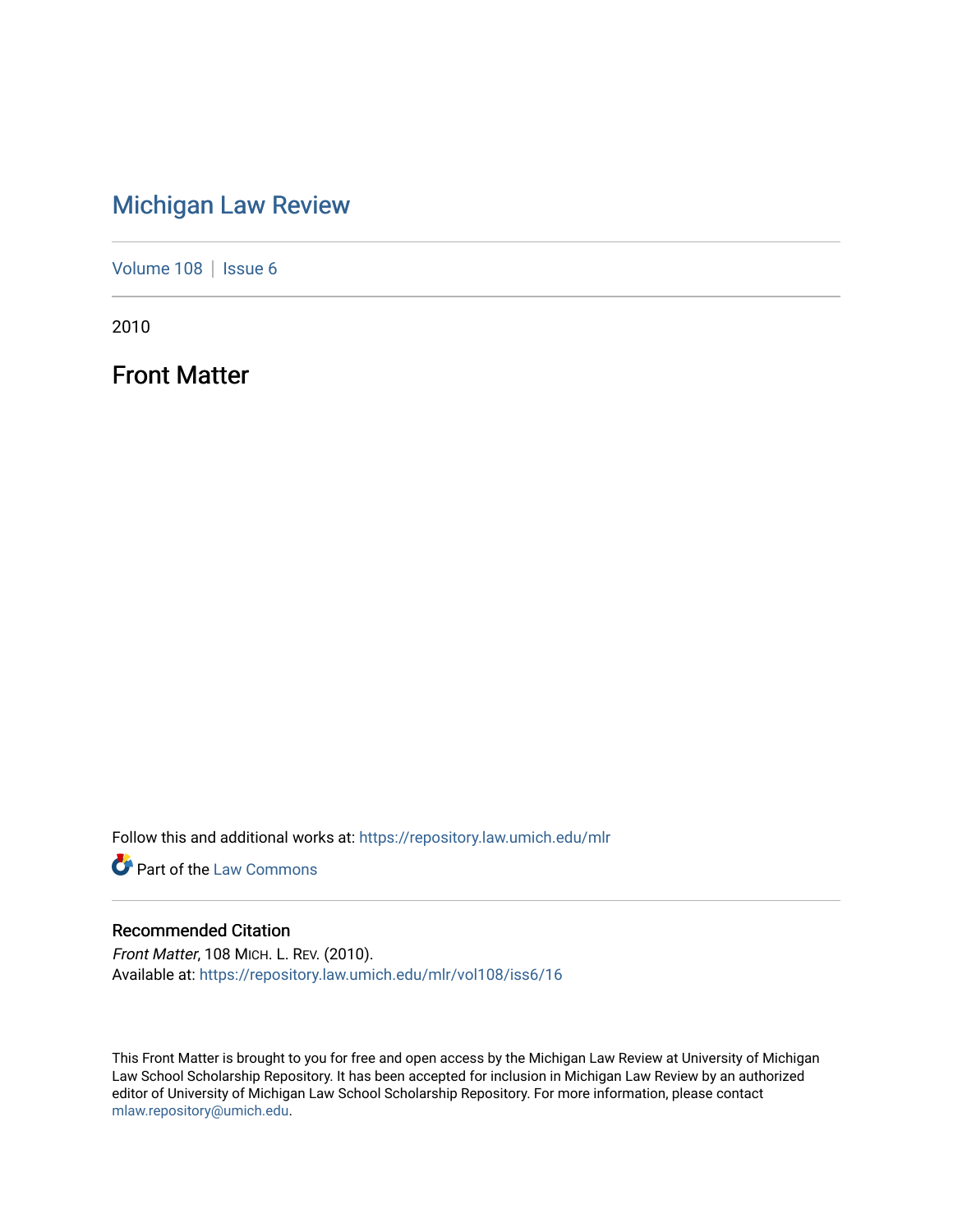# Michigan Law Review

Vol. **108,** No. **6** April 2010

# **2010 SURVEY OF BOOKS RELATED TO THE LAW**

# **CONTENTS**

#### **FOREWORD**

| THE FUTURE OF BOOKS RELATED                                                                                                                                                                                                                                                                                                            |  |
|----------------------------------------------------------------------------------------------------------------------------------------------------------------------------------------------------------------------------------------------------------------------------------------------------------------------------------------|--|
| TO THE LAW? $\ldots$ $\ldots$ $\ldots$ $\ldots$ $\ldots$ $\ldots$ $\ldots$ $\ldots$ $\ldots$ $\ldots$ $\ldots$ $\ldots$ $\ldots$ $\ldots$ $\ldots$ $\ldots$ $\ldots$ $\ldots$ $\ldots$ $\ldots$ $\ldots$ $\ldots$ $\ldots$ $\ldots$ $\ldots$ $\ldots$ $\ldots$ $\ldots$ $\ldots$ $\ldots$ $\ldots$ $\ldots$ $\ldots$ $\ldots$ $\ldots$ |  |

### **CLASSIC REVISITED**

|--|--|

#### **REVIEWS**

| POSNER: HOW JUDGES THINK  Jeffrey S. Sutton                                                                         | 859 |
|---------------------------------------------------------------------------------------------------------------------|-----|
| REVESZ & LIVERMORE: RETAKING RATIONALITY:<br>HOW COST-BENEFIT ANALYSIS CAN<br><b>BETTER PROTECT THE ENVIRONMENT</b> |     |
| AND OUR HEALTH Christopher C. DeMuth<br>Douglas H. Ginsburg                                                         | 877 |
|                                                                                                                     |     |
| Thaler & Sunstein: Nudge:<br>IMPROVING DECISIONS ABOUT HEALTH,                                                      | 913 |
| <b>MARKOVITS: A MODERN LEGAL ETHICS:</b><br>ADVERSARY ETHICS IN A                                                   |     |
|                                                                                                                     |     |
| Abbe Smith                                                                                                          | 925 |
| FRITZ: AMERICAN SOVEREIGNS:<br>The People and America's Constitutional                                              |     |
| TRADITION BEFORE THE CIVIL WAR Todd E. Pettys                                                                       | 939 |
| Frug & Barron: City Bound:                                                                                          |     |
| How STATES STIFLE URBAN INNOVATION Nestor M. Davidson                                                               | 957 |